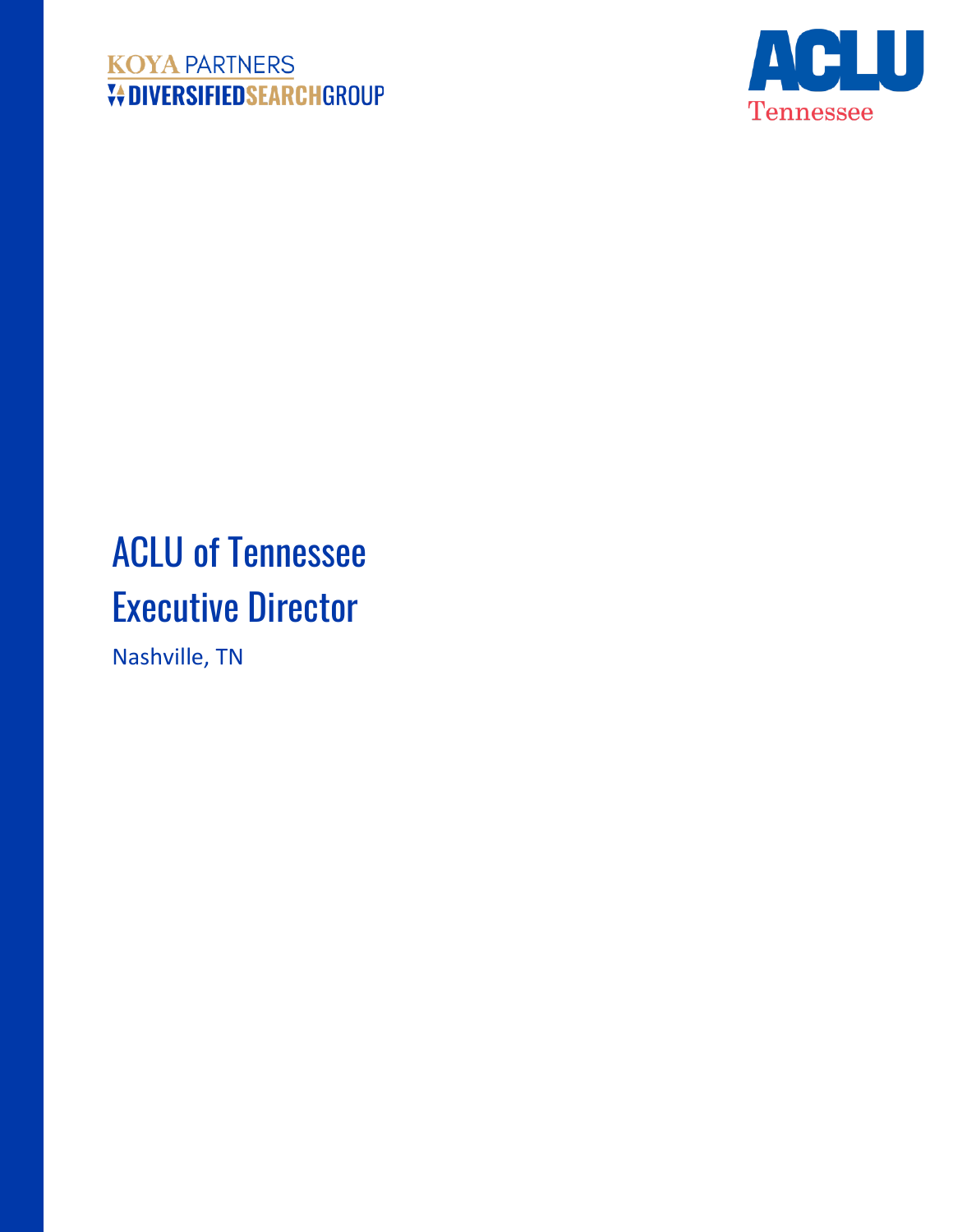

## Executive Director ACLU of Tennessee Nashville, TN

## About Client

The American Civil Liberties Union of Tennessee (ACLU-TN) seeks a dynamic, experienced, chief executive to lead and expand a civil liberties agenda throughout Tennessee. ACLU-TN is a statewide, non-partisan, non-profit membership organization that uses legal, legislative, and public education approaches to protect and promote the enduring values of freedom, fairness, justice and equality. Its mission encompasses a broad range of constitutional issues involving individual rights and freedoms, including free speech, racial justice, privacy, religious liberty, reproductive rights, LGBTQ rights, and more. ACLU-TN is an affiliate of the national ACLU, the leading defender of civil liberties guaranteed by our nation's Bill of Rights.

First organized in 1968, ACLU-TN is one of this area's premier public advocacy organizations. ACLU-TN has an annual operating budget of approximately \$1.7 million with appropriate reserves. The organization is led by a 21-member Board of Directors and a staff of 13. ACLU-TN uses an integrative advocacy model – including advocacy, legislative lobbying, litigation, organizing and public education – to strategically pursue its mission to protect everyone's constitutional rights. ACLU-TN is a designated affiliate in the national ACLU's current strategic investment in building regional strength and capacity across the South, affording the next Executive Director an opportunity to shepherd ACLU-TN through an exciting period of growth and development.

ACLU-TN is based in Nashville, a vibrant city with a temperate four-season climate that is frequently singled out as one of the best U.S. cities for work, family, and quality of life. Home to more than 1.8 million people, the Nashville metropolitan area has over a dozen colleges and universities and features many cultural and recreational amenities including a symphony orchestra, professional sports, an extensive park system, great restaurants, and abundant live music offerings across a variety of genres.

For more information on ACLU Tennessee, please visit its [website.](http://aclu-tn.org/)

# The Opportunity

The Executive Director serves as the chief executive officer of ACLU-TN, with primary responsibility for managing the organization's day-to-day activities and operations, leading the organization's fund development efforts, directing the work of a professional staff, and serving as the primary spokesperson for ACLU-TN. Reporting to the Board of Directors, the Executive Director ensures that the organization is fiscally sound and that its internal and external communications, fund development, and programs are meeting the current and emergent needs and interests of its constituents.

The Executive Director will have a working knowledge of and a deep commitment to civil liberties issues and policies and be a leader and manager who is adept at balancing internal management with external impact and visibility. The individual must be an outstanding communicator who is able to convey effectively the mission and activities of the ACLU to a variety of constituencies and stakeholders, as well as to the broader public. The successful candidate also should be strategically oriented, and able to lead staff and board through big-picture thinking about the trajectory and evolving mission of the organization.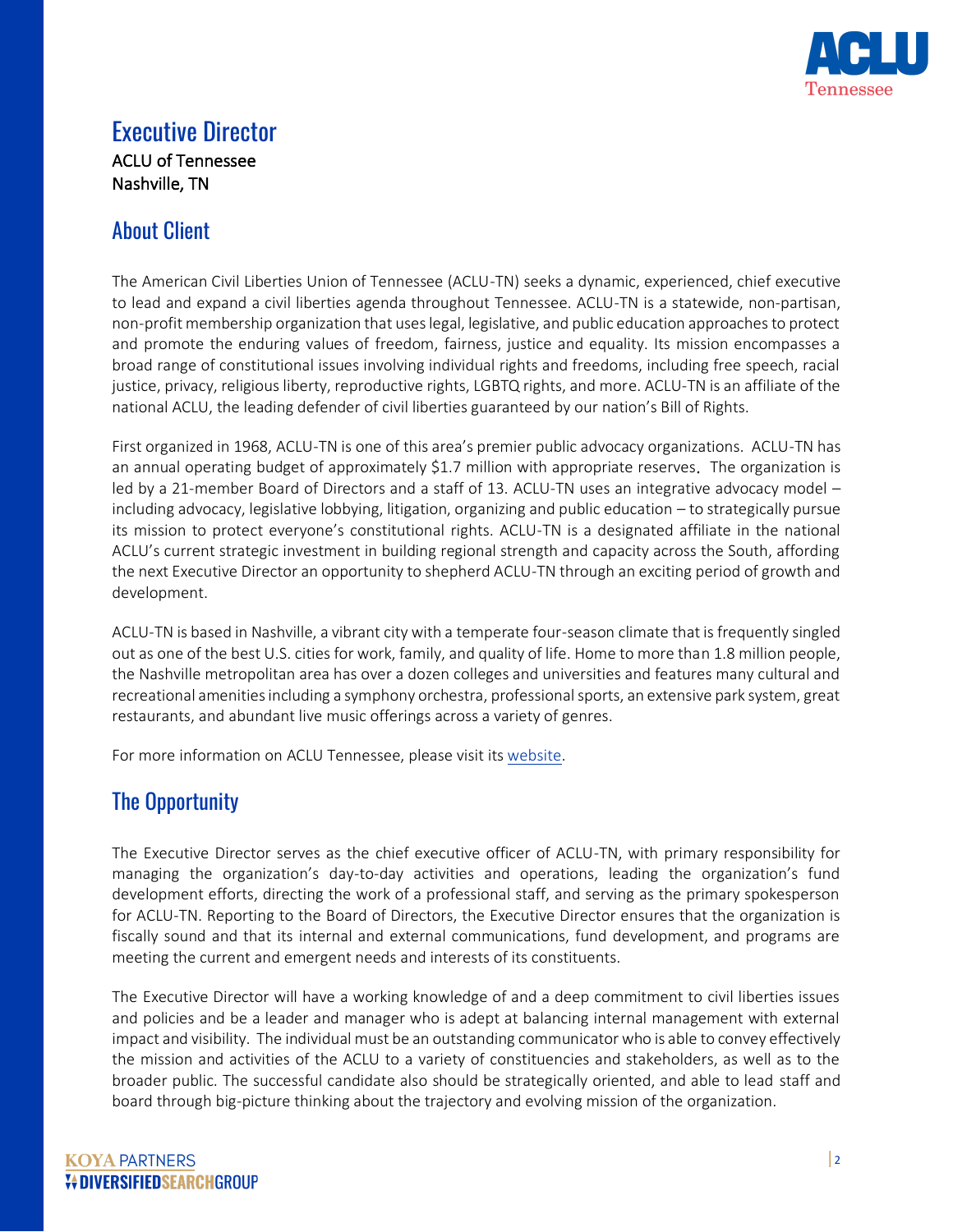

The Executive Director's responsibilities include:

#### **Strategy & Vision**

- Establish a clear vision for the continued growth and expansion of the ACLU providing direction to guide programs that align with the organization's vision.
- Initiate and strengthen relationships and collaborations with organizations and leaders who are connected to the ACLU's mission and purpose.
- Work in partnership with ACLU-TN staff and board, and when appropriate with ACLU national staff, to carry out the organization's mission.
- Operate strategically in a political and social environment where success on civil liberties issues depends on the ability to work effectively with individuals across the political spectrum.

#### **Organizational Leadership**

- Serve as an effective and visible spokesperson for the ACLU, effectively articulating the organization's history, programs, and mission.
- Lead the organization's fund development efforts utilize a staff-driven program model that focuses on increasing the number and capacity of major donors.
- Inspire, motivate, and build rapport to cultivate a cohesive staff, ensuring that there is a strong internal communication, participation, coordination, and accountability.
- Champion and value diversity, equity, inclusion, and belonging in working relationships with the Board of Directors and all staff and actively strive to assure the organization closely reflects the communities it serves.
- Supervise, lead, and mentor staff to meet priorities, achieve organizational and strategic goals and fulfill the organization's mission.
- Represent the organization in the media, increase public awareness and broaden the organization's reputation to strategic constituents.

#### **Operational Oversight**

- Ensure by effective management and leadership that the day-to-day operations are professionally and efficiently organized and administered.
- Direct legal, legislative, public advocacy, and communications programs.
- Oversee strategic planning, program execution, and human services.
- Oversee the organization's financial operations; oversee the budgetary process and ensure that sound financial controls are in place.
- Motivate and maintain a cohesive staff, ensuring that there is strong internal communication and coordination; recruit new staff when appropriate and evaluate performance.
- Use technology to facilitate organization management, fundraising, communication, public education, and advocacy.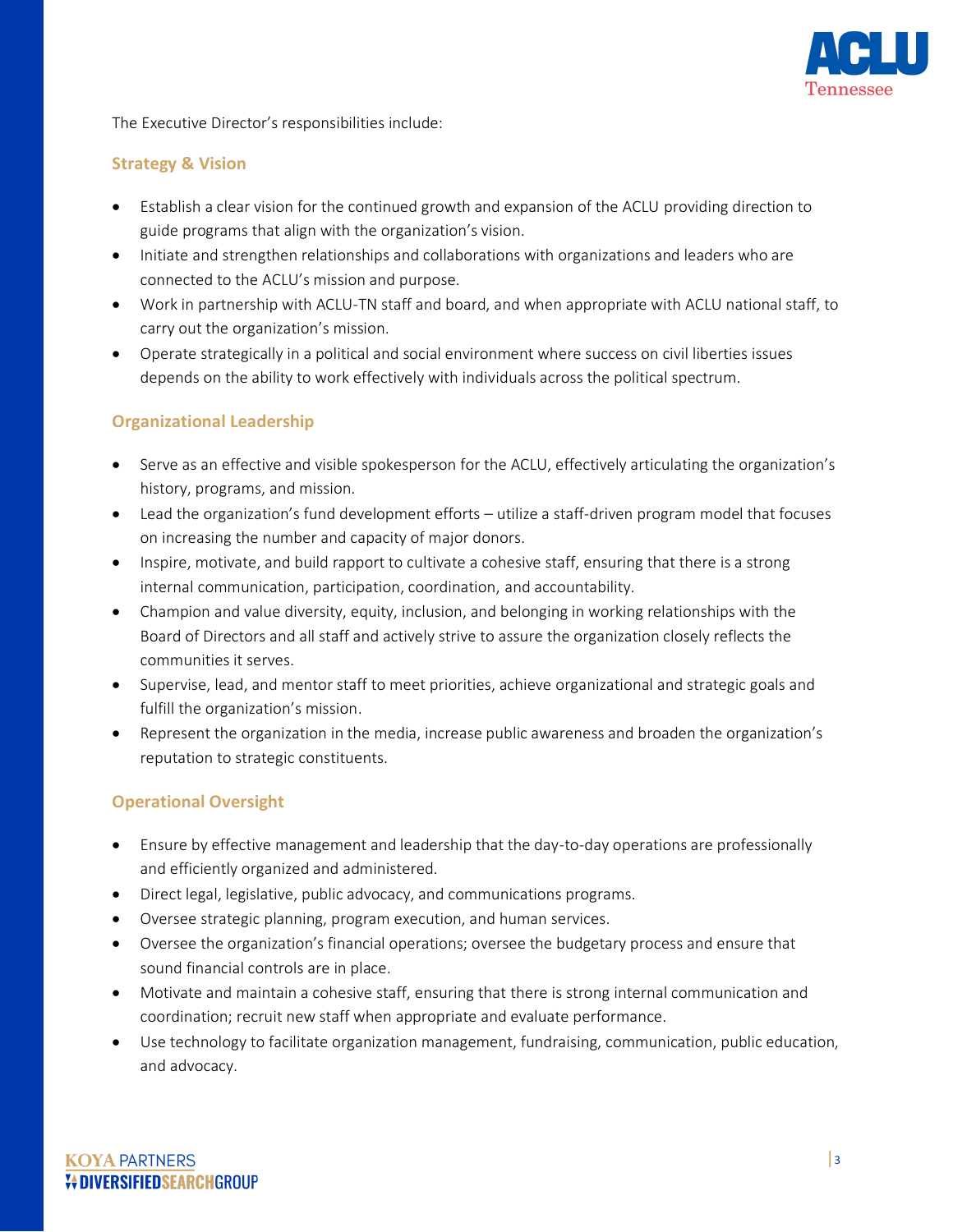

#### **Board Relations**

- Implement policies, programs, goals, and objectives as established by the ACLU-TN Board of Directors.
- Work with the board to identify and help recruit new board members who add diversity to the board and whose talents, interests, and commitment help to further the ACLU's mission.
- Regularly brief the board on the status of the organization.
- Engage the board in meaningful participation to further the organization's goals.

## Candidate Profile

The ideal candidate will have most, if not all, of the following professional and personal qualities, skills, and characteristics:

- Proven managerial, problem-solving, strategic planning, fund development, and financial management experience in the private, not-for-profit, or public sector.
- Credibility and experience to connect the ACLU to resources and opportunities outside the organization; a successful track record of raising money from a variety of sources, major donor experience is preferred.
- A successful track record creating and implementing programs; experience creating partnerships and collaborations.
- A history of communicating effectively in writing and verbally, including excellent public speaking skills for both formal and extemporaneous presentations; ability to represent the ACLU to a broad public.
- High emotional intelligence and proven experiences in leading and fostering a varied range of internal and external stakeholders.
- Strong diversity, equity, inclusion, and belonging analyses and commitments as well as experience successfully leading and integrating diversity into organizational policies, practices, management, and culture.
- A record of success working in partnership with a board and staff of diverse personalities and talents.
- Ten years of professional experience and a Bachelor's degree are expected requirements; an advanced degree is preferred.

#### **Ideally, the successful candidate will also exhibit the following qualities and characteristics:**

- Personally committed to advancing the ACLU's values, mission, goals, and programs, with an understanding of the range of civil liberties issues and their implications.
- A dedicated leader and representative who can translate vision into action; someone who is passionate about networking and representing the organization to critical constituencies including ACLU members, the public, government, and the media.
- A person who is intelligent and inspiring; able to conceptualize, express ideas and anticipate and act on events which may create opportunities for the ACLU.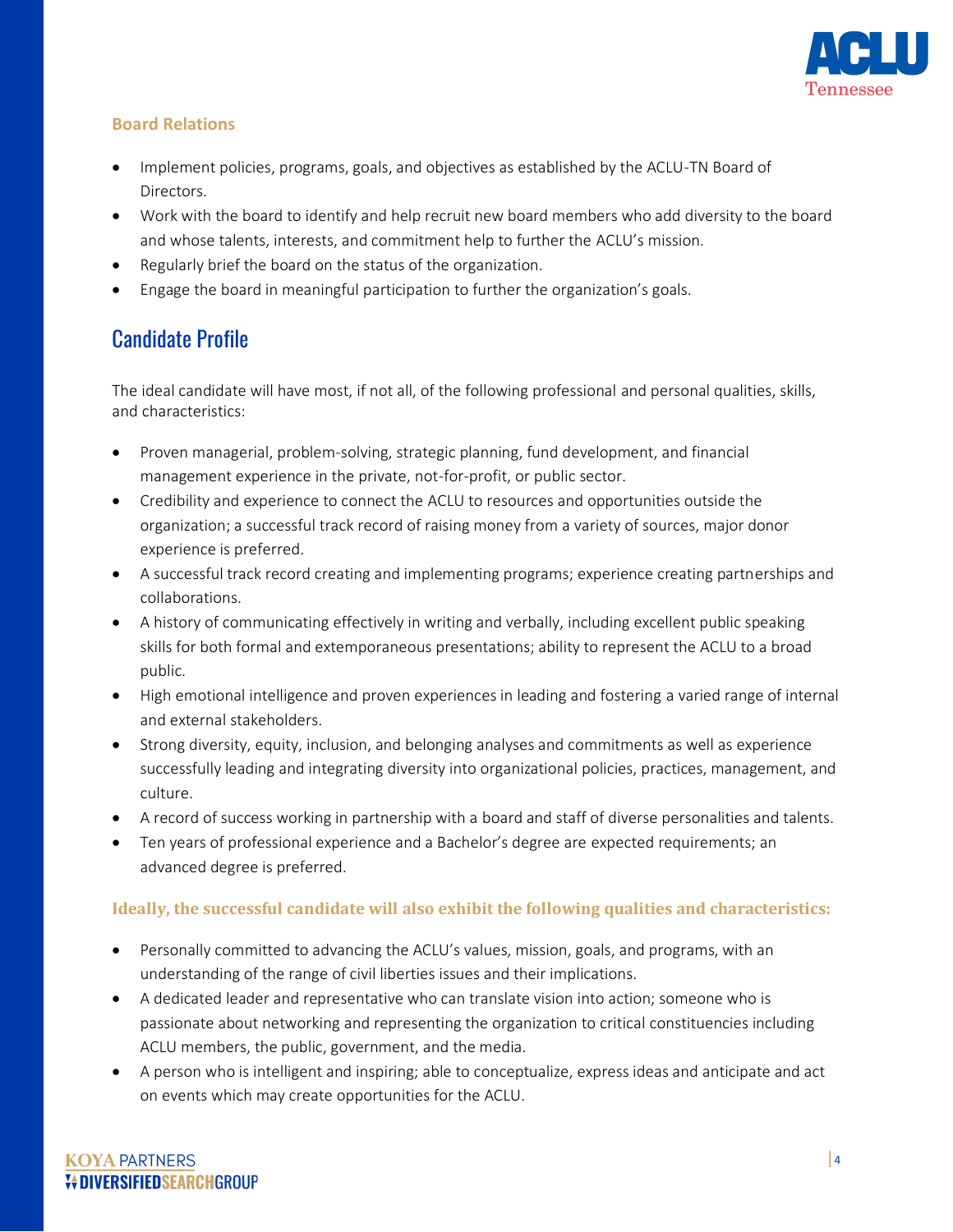

- An entrepreneur who is creative, strategic, resourceful and politically astute; someone who understands the value of creating partnerships with other organizations as a way of accomplishing the ACLU's goals.
- An energetic person who can handle and prioritize multiple activities and responsibilities; a selfstarter and finisher.

## Compensation & Benefits

Salary is commensurate with experience and will be discussed directly with interested candidates. Excellent benefits include paid vacation, medical and dental insurance, retirement plan, life and long-term disability insurance, and generous paid holidays.

### **Contact**

Trisha Sutrisno and Shelby Woods of Koya Partners have been exclusively retained for this search. To express your interest in this role please submit your materials [here](https://talent-profile.diversifiedsearchgroup.com/search/v2/18167) or email [tsutrisno@koyapartners.com](mailto:tsutrisno@koyapartners.com) and [swoods@koyapartners.com](mailto:swoods@koyapartners.com) directly. All inquiries and discussions will be considered strictly confidential.

…………………

ACLU is an equal opportunity employer. We value a diverse workforce and an inclusive culture. The ACLU encourages applications from all qualified individuals without regard to race, color, religion, gender, sexual orientation, gender identity or expression, age, national origin, marital status, citizenship, disability, veteran status and record of arrest or conviction.

The ACLU undertakes affirmative action strategies in its recruitment and employment efforts to assure that persons with disabilities have full opportunities for employment in all positions.

The ACLU of Tennessee comprises two separate corporate entities, the American Civil Liberties Union of Tennessee (an IRS 501-c-4 entity) and the ACLU Foundation of Tennessee (an IRS 501-c-3 organization). Both entities have the same overall mission, and share office space and staff. The ACLU has two separate corporate entities in order to do a broad range of work to protect civil liberties.

Koya Partners is committed to providing reasonable accommodation to individuals living with disabilities. If you are a qualified individual living with a disability and need assistance expressing interest online, please email NonprofitSearchOps@divsearch.com. If you are selected for an interview, you will receive additional information regarding how to request an accommodation for the interview process.